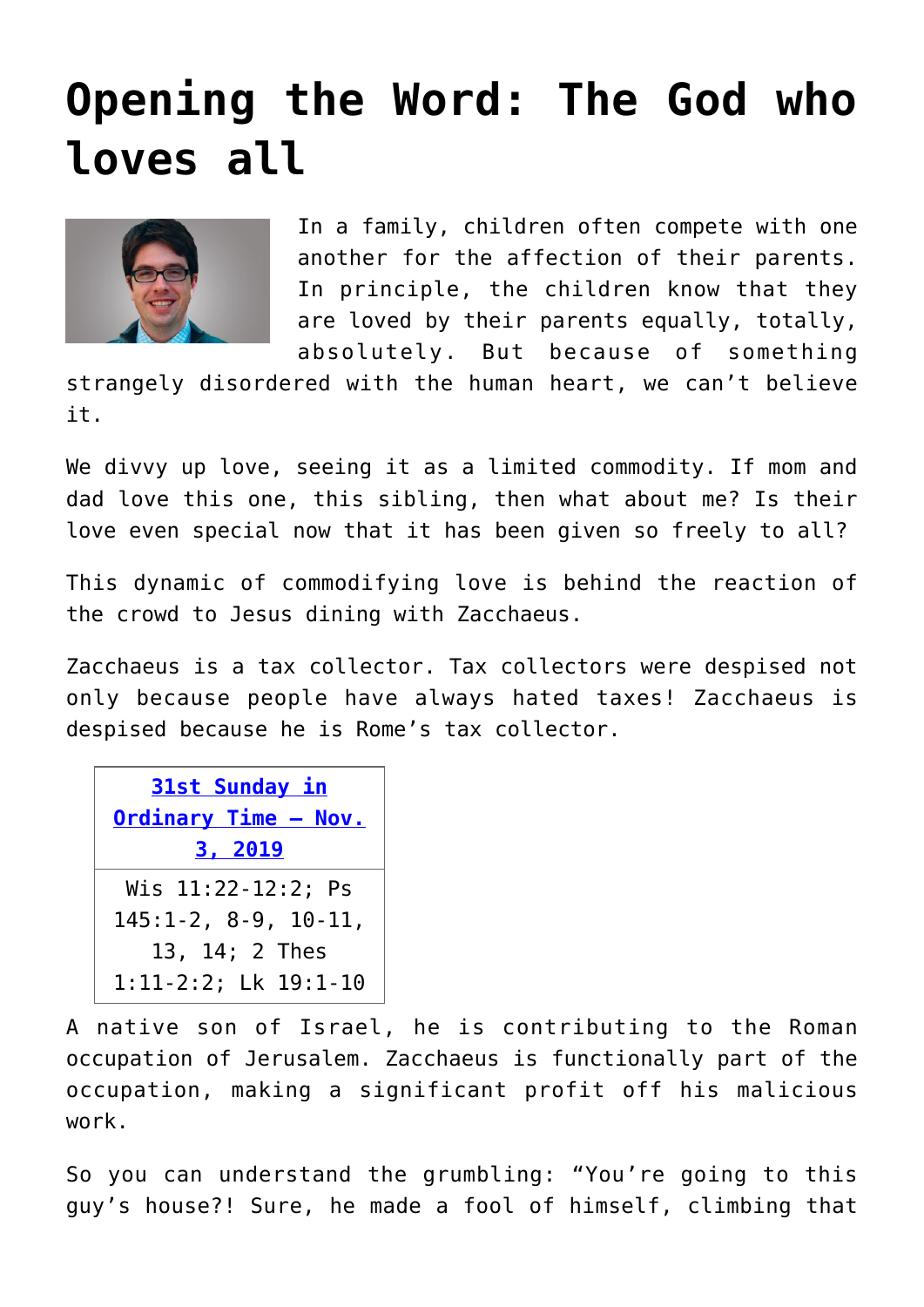tree, calling out for you. But now you're going to dine with him? You're going to waste your time preaching to this guy?!"

The answer, of course, is yes. The creator of time likes to waste time on everything. The Book of Wisdom reminds us that God sustains all creation. Every creature in the world exists because of the attention that God bestows to it.

And the sinner, even the sinner exists because of divine love. God does not abandon the sinner to the chaos of noncreation. Instead, God rebukes little by little as the most patient of fathers might.

This tender love is part of divine creation. It is an effective, transformative love.

And it's a love that when turned on Zacchaeus invites his conversion. Jesus goes to the house of Zacchaeus. He dines with him. And Zacchaeus announces that he will give all his money to the poor, all profit to the hungry and thirsty, the widow and the orphan. If he's swindled someone, he will return that amount fourfold.

Jesus doesn't just say to Zacchaeus, "Good job, you've learned a bit about justice." Instead, he announces that salvation has come about through Zacchaeus's conversion. Salvation has been made manifest in this space through one, single sinner returning to the love of God and neighbor.

And Jesus proclaims that this salvation has come because he has arrived not to uphold the righteous, but to seek the lost, the sinner who seems unaware of the power of divine love.

Everything about this account of Zacchaeus should delight us as the Church. God's love is not directed only to those who volunteer at pancake breakfasts on Sunday mornings at the local Church, who belong to the Knights of Columbus or who are catechists in the parish.